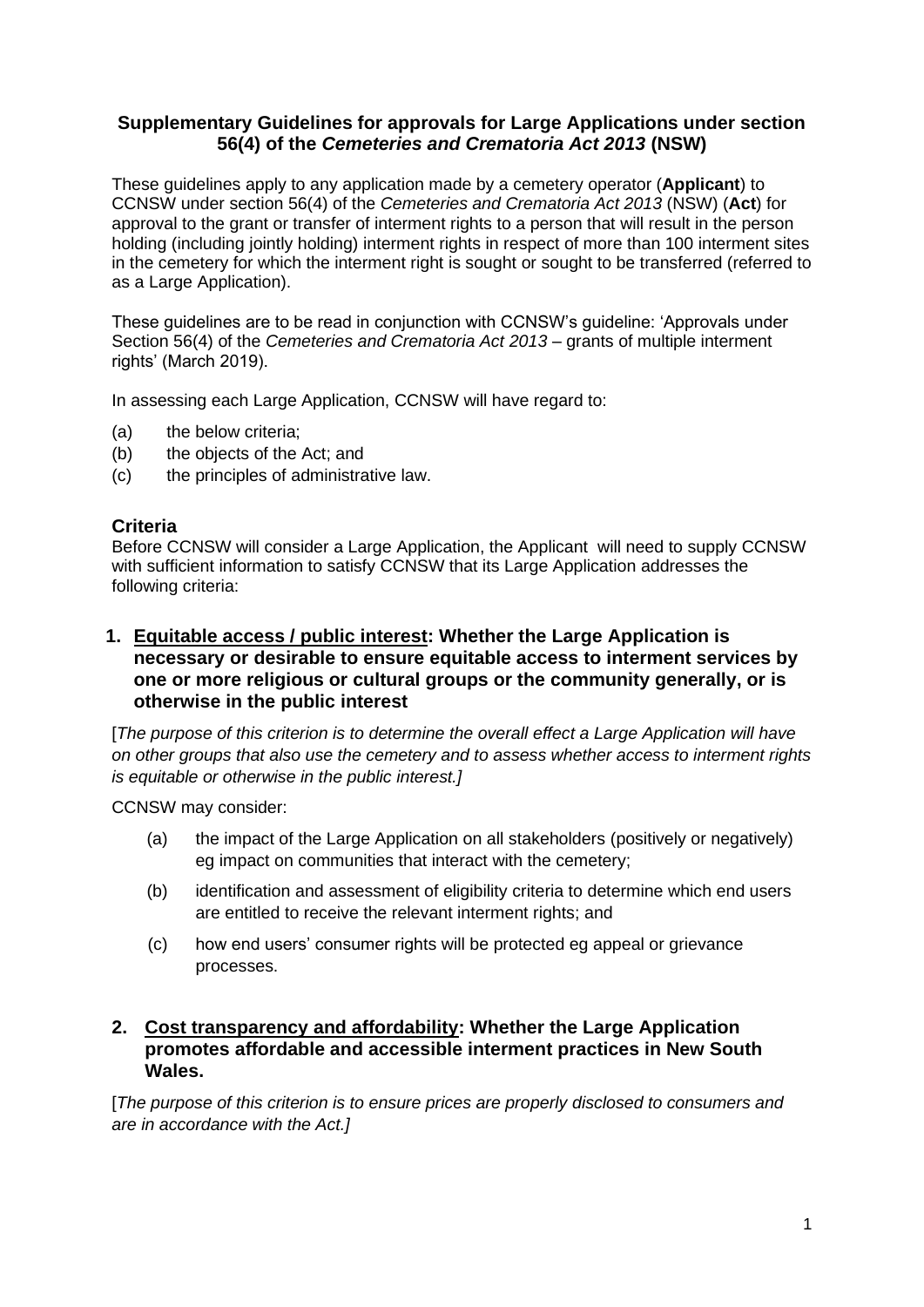CCNSW may consider:

- (a) the cost price and structure(s) for burials and cremations, and whether they are disclosed to CCNSW; and
- (b) whether the Large Application makes it easier for people to afford interment or for faiths to access interments.
- **3. Impact on current and future interment capacity: How the large application impacts upon the current and future interment capacity across the relevant cemetery, the region in which the cemetery is located, and the broader sector.**

[*The purpose of this criterion is to address capacity issues for cemeteries particularly in the Sydney Metropolitan Region where space for burials is limited*.]

The Large Application must address the following:

(a)the number of interment rights sought in the Large Application;

- (b)the number and timing of release of interment rights to the end users;
- (c)the number of persons whose remains may be interred pursuant to the interment right at each site (eg single depth or double depth);
- (d)the percentage of the cemetery space that will be affected by the Large Application;
- (e)the percentage of the cemetery space that will be available should the Large Application be granted in full;

(f)how many interment sites will remain available for other persons;

(g)the efficiency of land use; and

(h)the forecast time period between the approval of the Large Application and the exhaustion of all approved interment rights.

In addition to the information to be supplied above, CCNSW may consider other information regarding current and future interment capacity known to it in exercising its functions.

## **4. Reputation and standing / due diligence: Satisfactory due diligence on both the Applicant and the party seeking to acquire the interment rights as required, including corporate standing, reputation and financial capacity.**

[*The purpose of this criterion is to determine, in CCNSW's opinion, whether the Applicant and the party seeking to acquire the interment rights are competent to deal with a large volume of interment rights.*]

CCNSW may consider:

- (a) searches from Australian Securities and Investments Commission, Australian Charities and Not-for-Profits Commission, Personal Property Securities Register and Australian Competition and Consumer Commission;
- (b) litigation searches from Australian courts;
- (c) searches of undertakings registers;
- (d) insolvency and bad debt searches;
- (e) constitution, corporate governance and financial statements; and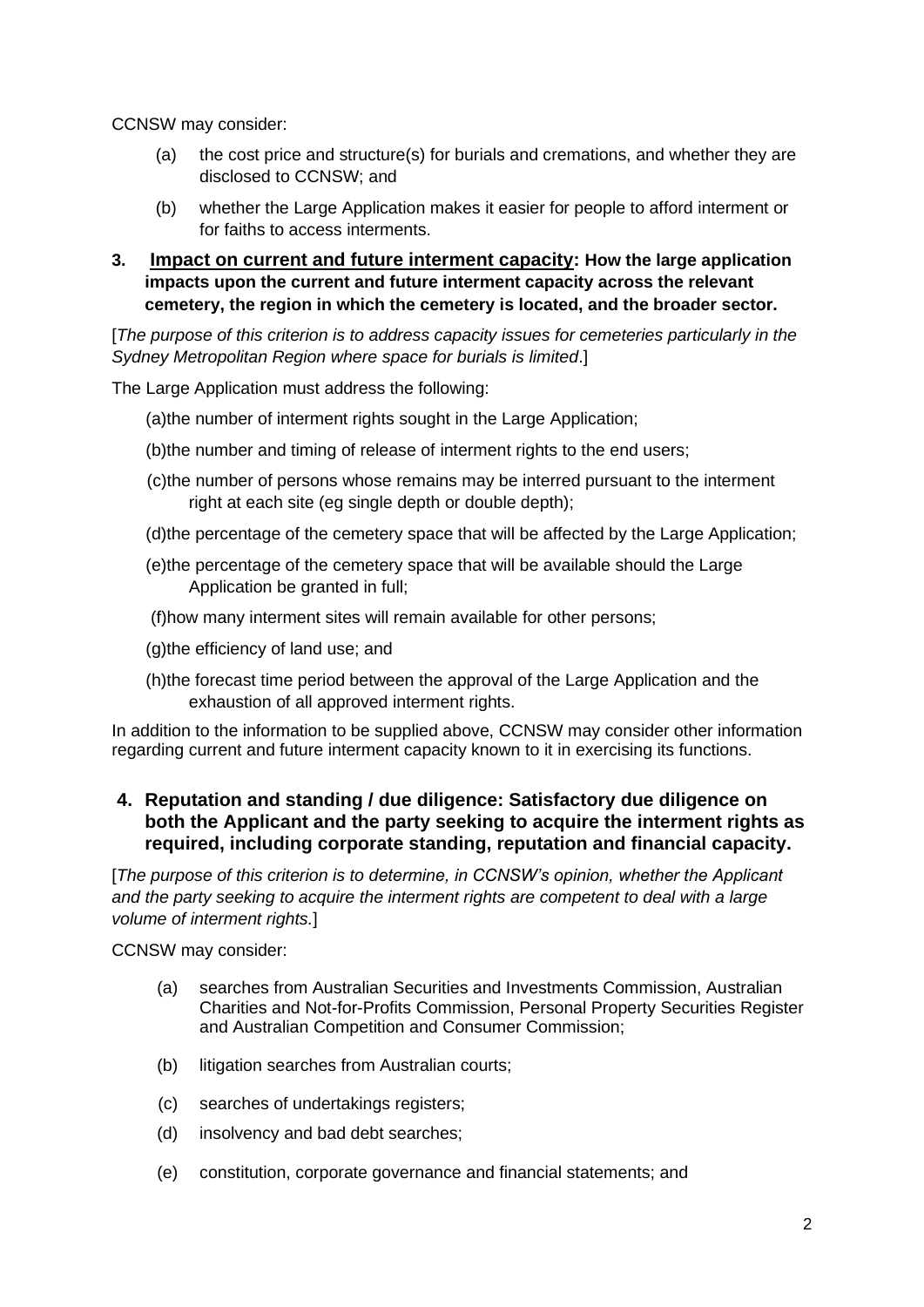(f) environmental or planning issues.

## **5. Accountability, transparency and integrity: Whether CCNSW considers that the Applicant (the cemetery operator) has demonstrated satisfactory levels of accountability, transparency and integrity in the Large Application.**

*[The purpose of this criterion is to ensure CCNSW is satisfied that the Applicant has provided sufficient information to enable CCNSW to consider the Large Application.]*

## **Outcome**

CCNSW will only approve Large Applications in exceptional circumstances.

Should CCNSW approve a Large Application, CCNSW may, for example:

- (a) approve the Large Application subject to specified conditions;
- (b) approve a smaller number of interment rights than sought by the Applicant in its Large Application; and/or
- (c) require the Applicant to report to CCNSW on an ongoing basis.

# **Attachment B – Clean version**

## **Draft Supplementary Guidelines for approvals for Large Applications under section 56(4) of the** *Cemeteries and Crematoria Act 2013* **(NSW)**

These guidelines apply to any application made by a cemetery operator (**Applicant**) to CCNSW under section 56(4) of the *Cemeteries and Crematoria Act 2013* (NSW) (**Act**) for approval to the grant or transfer of interment rights to a person that will result in the person holding (including jointly holding) interment rights in respect of more than 100 interment sites in the cemetery for which the interment right is sought or sought to be transferred (referred to as a Large Application).

These guidelines are to be read in conjunction with CCNSW's guideline: 'Approvals under Section 56(4) of the *Cemeteries and Crematoria Act 2013* – grants of multiple interment rights' (March 2019).

In assessing each Large Application, CCNSW will have regard to:

- (a) the below criteria;
- (b) the objects of the Act; and
- (c) the principles of administrative law.

## **Criteria**

Before CCNSW will consider a Large Application, the Applicant will need to supply CCNSW with sufficient information to satisfy CCNSW that its Large Application addresses the following criteria: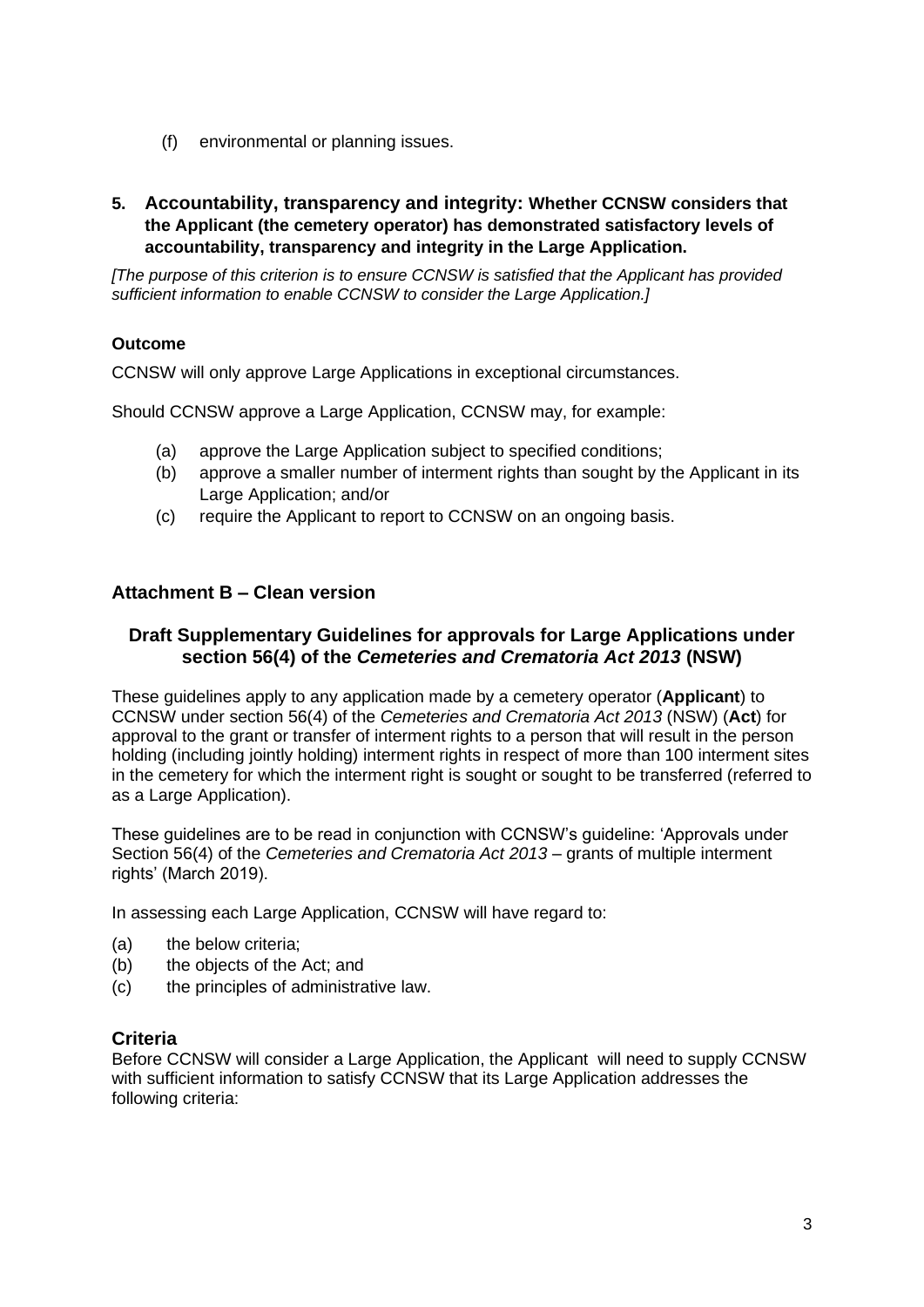**1. Equitable access / public interest: Whether the Large Application is necessary or desirable to ensure equitable access to interment services by one or more religious or cultural groups or the community generally, or is otherwise in the public interest**

[*The purpose of this criterion is to determine the overall effect a Large Application will have on other groups that also use the cemetery and to assess whether access to interment rights is equitable or otherwise in the public interest.]*

CCNSW may consider:

- (a) the impact of the Large Application on all stakeholders (positively or negatively) eg impact on communities that interact with the cemetery;
- (b) identification and assessment of eligibility criteria to determine which end users are entitled to receive the relevant interment rights; and
- (c) how end users' consumer rights will be protected eg appeal or grievance processes.

## **2. Cost transparency and affordability: Whether the Large Application promotes affordable and accessible interment practices in New South Wales.**

[*The purpose of this criterion is to ensure prices are properly disclosed to consumers and are in accordance with the Act.]*

CCNSW may consider:

- (a) the cost price and structure(s) for burials and cremations, and whether they are disclosed to CCNSW; and
- (b) whether the Large Application makes it easier for people to afford interment or for faiths to access interments.
- **3. Impact on current and future interment capacity: How the large application impacts upon the current and future interment capacity across the relevant cemetery, the region in which the cemetery is located, and the broader sector.**

[*The purpose of this criterion is to address capacity issues for cemeteries particularly in the Sydney Metropolitan Region where space for burials is limited*.]

The Large Application must address the following:

- (a) the number of interment rights sought in the Large Application;
- (b) the number and timing of release of interment rights to the end users;
- (c) the number of persons whose remains may be interred pursuant to the interment right at each site (for example single depth or double depth);
- (d) the percentage of the cemetery space that will be affected by the Large Application;
- (e) the percentage of the cemetery space that will be available should the Large Application be granted in full;